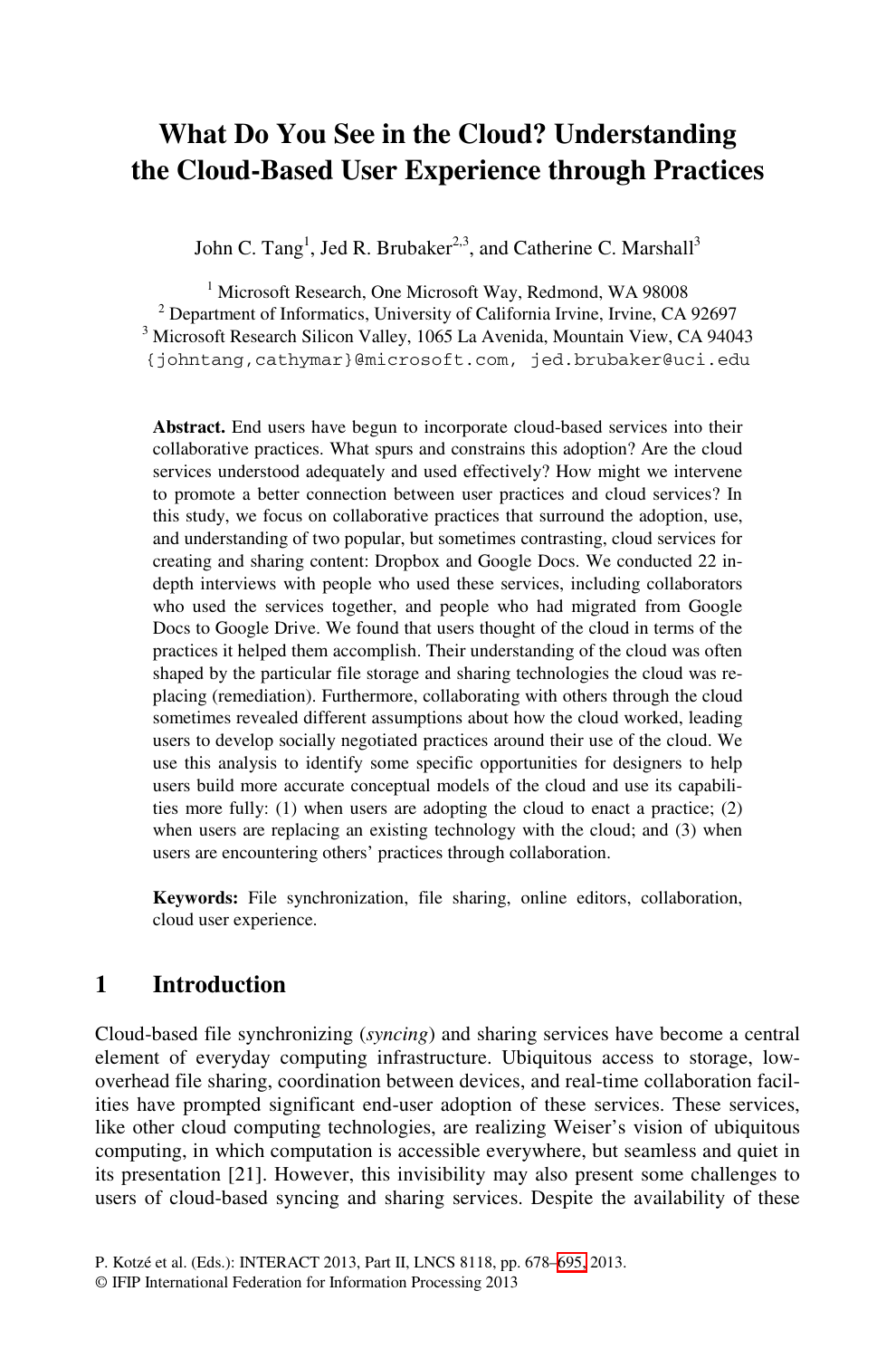services, research indicates that many people still harbor significant misconceptions about how these services work and may not understand the features they offer [16].

To identify opportunities for improving the design and uptake of cloud-based services, we investigated how users understand and incorporate the services in their individual and collaborative practices. In particular, we were interested in three areas: (1) how people adopt cloud-based syncing and sharing services; (2) how people work together through these cloud services, and how their understandings of the services influence those of their collaborators; and (3) how designers can pinpoint appropriate opportunities to help users better connect their practices with functionality offered by cloud services.

To give ourselves a concrete starting place, we focused on peoples' experiences with Dropbox and Google Docs. Both are widely used services that provide ubiquitous access to files and support collaboration through shared storage in the cloud, but they go about it in ways that put varying conceptual demands on their users. Google Docs offers a browser-based environment for access to and co-creation of content directly in the cloud [11]; users need only conceive of cloud repositories as a distinct shared place to do their work (although they must learn to use the new editors). By contrast, Dropbox synchronizes local files among devices and people to provide ubiquitous access to content [9]; while interaction with the editors and local file system is familiar, fully understanding Dropbox requires grappling with a complex notion of file synchronization. The recent release of Google Drive [1], which marries a Dropbox-like syncing client with the remote editing capabilities of Google Docs, provided us with a window onto how users' cloud experiences evolved as they migrated from Docs to Drive.

Our analysis draws support from Bolter and Grusin's theory of *remediation* [2]. Remediation highlights the relationship between media forms and their predecessors, and hints at how the new media forms are understood in terms of the old. Bolter explains, "*designers of a new media form seek to borrow the cultural valence of one or more earlier forms. In most cases, however, they also want to define criteria by which the new form can surpass its predecessor, in order to give their audience a reason to adopt the new form*." [3]

Remediation, which initially focused on media itself, has been extended to studies of media practice. According to Lanzara, "*[t]he appearance of a new medium in a domain of practice produces a perturbation in the complex ecology of agents and activities, objects and tools, uses and meanings that constitute the practice*." [15] In this study, we examine how individuals make sense of cloud services and incorporate them into their practices by applying their understandings of the services' remediated predecessors. As with other forms of infrastructure, these new services are "*always built on an installed base*" [4], so that individuals can scaffold their understanding of these technologies using experiences with their predecessors.

We begin with a brief description of the study and its participants. Next we organize our results according to two central themes: service adoption and reconciling collaborators' varying conceptual understandings the services. In the discussion section, we synthesize these stories into key findings, focusing on the relationship between cloud technologies and existing and developing social practices. We conclude with implications of our findings, highlighting key challenges in both the design of cloudbased services and opportunities to educate users how to better incorporate the cloud in their practices.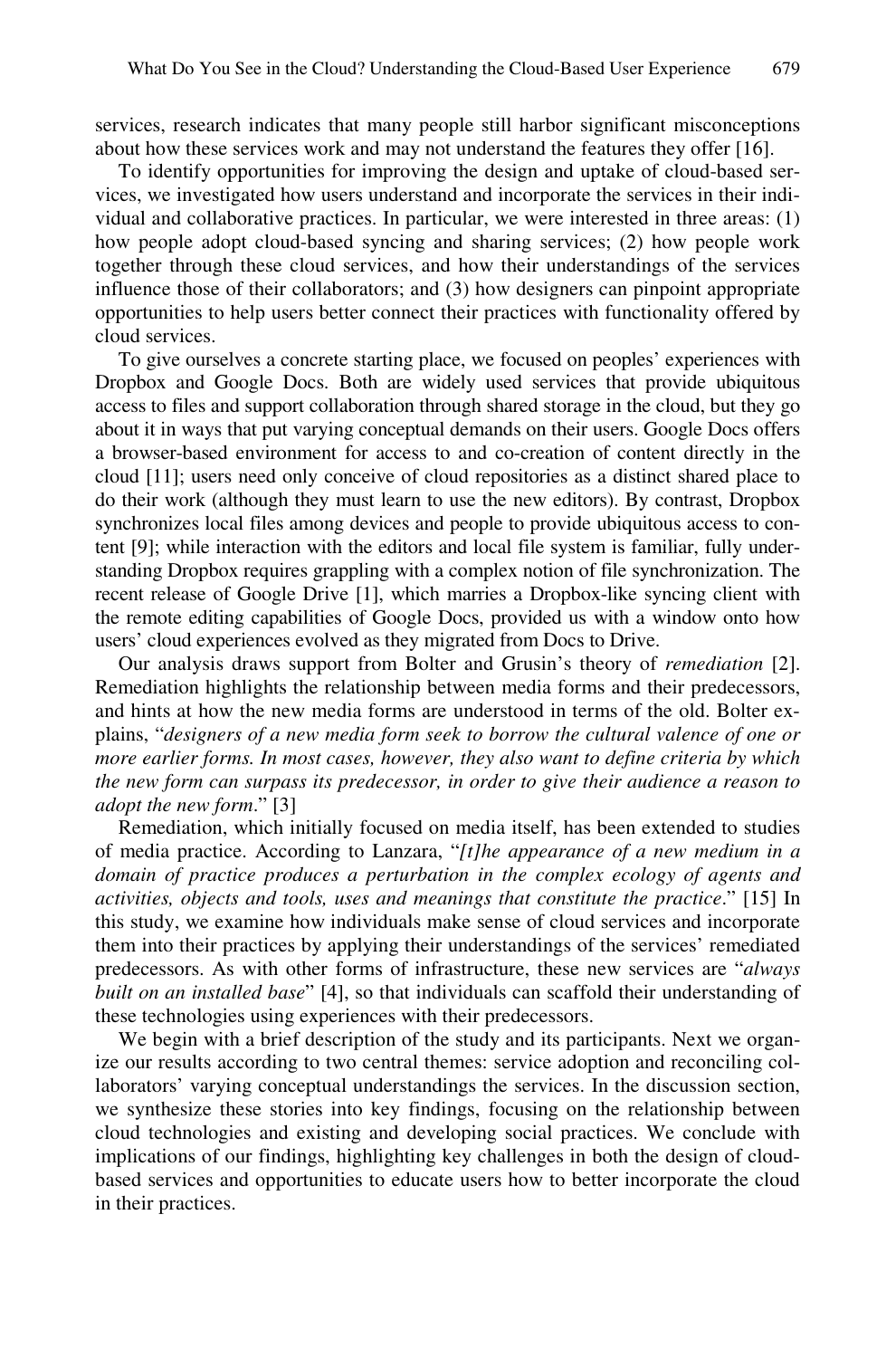## **2 Study Description**

We conducted semi-structured, open-ended interviews with 22 people who use Drop-box and Google Docs (and in some cases, Google Drive) in individual and collaborative situations. Table 1 summarizes each participant's pseudonym, age, gender, background, and cross-references which collaborators we interviewed. Participants were primarily U.S. based, although one participant was from Canada and another was from New Zealand; they had used the services for between 3 months and 6 years.

| Pseudonym      | Gender | Age | Occupation                          | <b>Collaborators</b> |
|----------------|--------|-----|-------------------------------------|----------------------|
| Dean           | M      | 33  | Artist and arts administrator       | James                |
| <b>Mary</b>    | F      | 27  | Graduate student                    |                      |
| <b>Melissa</b> | F      | 37  | Graduate student                    |                      |
| <b>Nathan</b>  | М      | 29  | Graduate student                    |                      |
| Lance          | M      | 31  | Web developer                       |                      |
| Aaron          | М      | 31  | Research assistant/Grad student     | Sao, Xu              |
| Trisha         | F      | 31  | Program manager at a non-profit     |                      |
| Jacob          | М      | 29  | Interaction designer,               |                      |
| Sao            | F      | 30  | Graduate student                    | Aaron, Xu            |
| Karen          | F      | 23  | Graduate student                    | <b>Steve</b>         |
| <b>Sarah</b>   | F      | 28  | Graduate student                    | Sanjay               |
| Xu             | М      | 30  | Graduate student                    | Sao, Aaron           |
| <b>Martha</b>  | F      | 45  | Program manager                     |                      |
| <b>Dillan</b>  | М      | 49  | Archivist                           |                      |
| Sanjay         | M      | 25  | Graduate student                    | Sarah                |
| Otis           | М      | 37  | Systems analyst for an oil refinery |                      |
| <b>James</b>   | M      | 36  | Online public relations             | Dean                 |
| Gary           | М      | 51  | Urgent-care physician               |                      |
| Andy           | M      | 36  | Field service technician            |                      |
| <b>Steve</b>   | М      | 25  | Software engineer /IT               | Karen                |
| Jayden         | M      | 33  | <b>Graduate Student</b>             |                      |
| <b>Bruce</b>   | М      | 40  | Project lead/organizer              |                      |

**Table 1.** Summary of participant characteristics and pseudonyms. Participants were recruited through the authors' social media networks; direct contacts were excluded from participation.

Interviews lasted from 30 to 120 minutes (60 minutes on average) and were conducted over video chat or phone. The interviews focused on participants' adoption and ongoing experiences with Google Docs and Dropbox, as well as how their use of these services changed over time. Because some participants had been using either or both services for a long time, we asked them to find their oldest files in each service's store to help them recall early experiences. At the end of the interview, they were asked to summarize each product and compare them.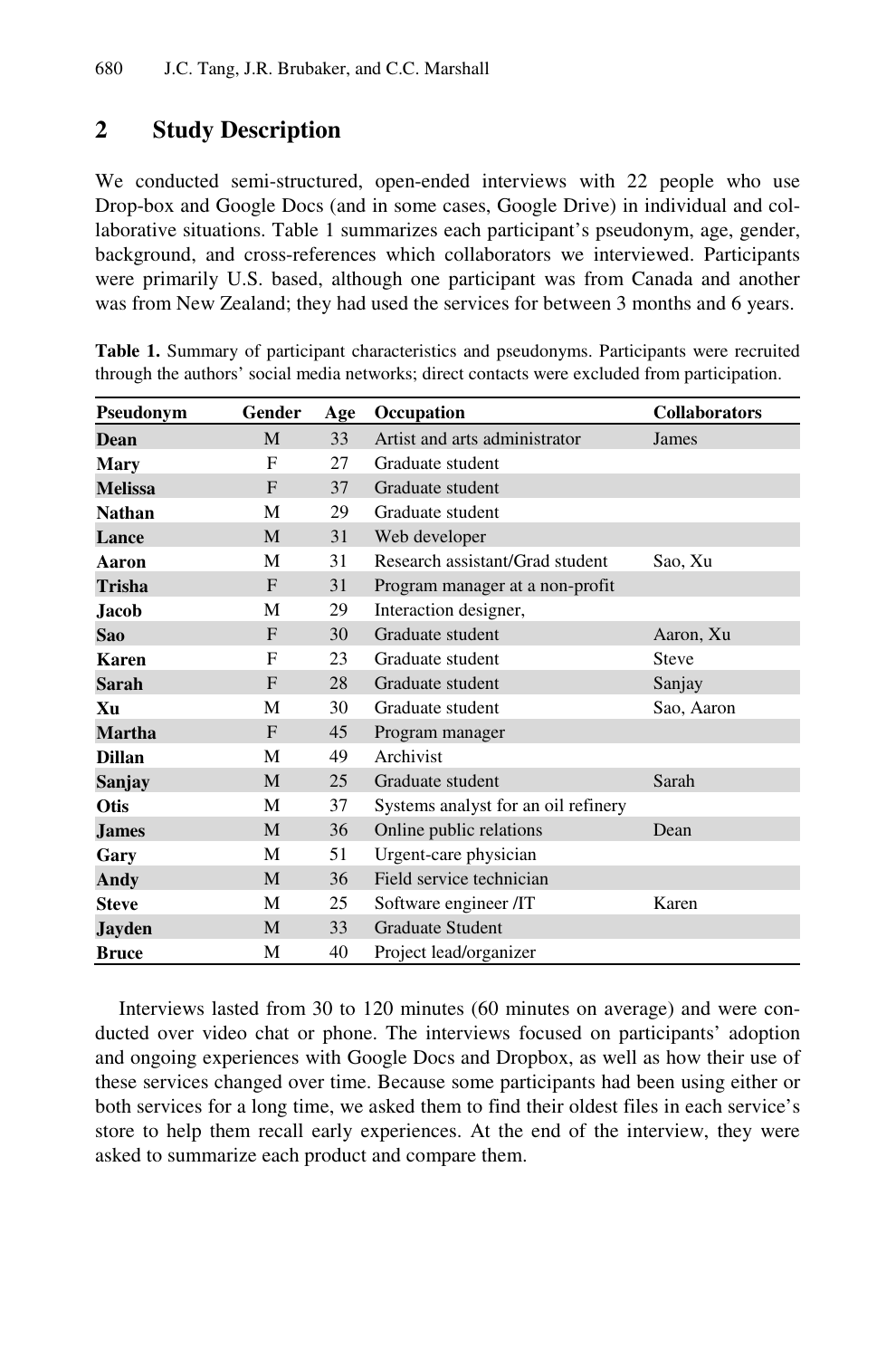Because we were interested in how collaborators influenced each other's understanding and use of the cloud services, we asked participants if we could contact the other people involved in the stories they told during their interviews. Five of the 22 participants were recruited this way. In one case, we interviewed three members of the same group; the others were dyads (who were sometimes part of larger groups).

Since our initial participants (17/22) did not have significant experiences with Google Drive's recently introduced local syncing client, we specifically recruited a final set of participants (5/22) who had migrated to it. Given the substantial change in the conceptual model from Google Docs to Drive, we thought it was an interesting opportunity to see how users reacted to the availability of a local sync client. These interviews were conducted the same way as the others, except that Drive was included in participants' comparisons of cloud services.

All interviews were transcribed and participants were assigned the pseudonyms that are used in this paper. The interviewer (the second author) briefed the other authors about participant narratives immediately after the interviews took place. The analytical coding was performed jointly among the three authors; additional review of the transcripts was performed as necessary so that everyone was familiar with the details of the interview data. We performed inductive analyses of the interviews using grounded methods. Using open coding and memoing practices (as described in [5]), we grouped individual participant narratives into preliminary categories and labeled them. Labels and categories were in part emergent and in part influenced by our a priori interests in the adoption and collaborative use of these services, as well as the impact they had on existing practices. These categories were then refined using a constant comparison method that "*combines inductive category coding with a simultaneous comparison of all social incidents observed*" [10]. We also examined the interview data on a per-participant and per-collaboration basis to reveal adoption and use storylines and specific instances of remediation.

## **3 Results**

In this section, we describe how participants develop their understanding of cloud syncing and sharing services and the ramifications of these understandings. We begin by exploring how participants adopt the services, either in response to problems that arose in the course of existing work practices, or through changes in the constellation of devices they use. We then show how the understandings and practices established during adoption affect ongoing use. Finally, we demonstrate how previous experiences with remote storage technologies produced some subtle misconceptions for participants, and examine the implications of these misconceptions for individual and collaborative use.

#### **3.1 Adoption as Problem Solving**

Participants described first learning about these services via online blogs (*e.g.,* Tech-Crunch), from their peers, or in the context of project work with colleagues. Most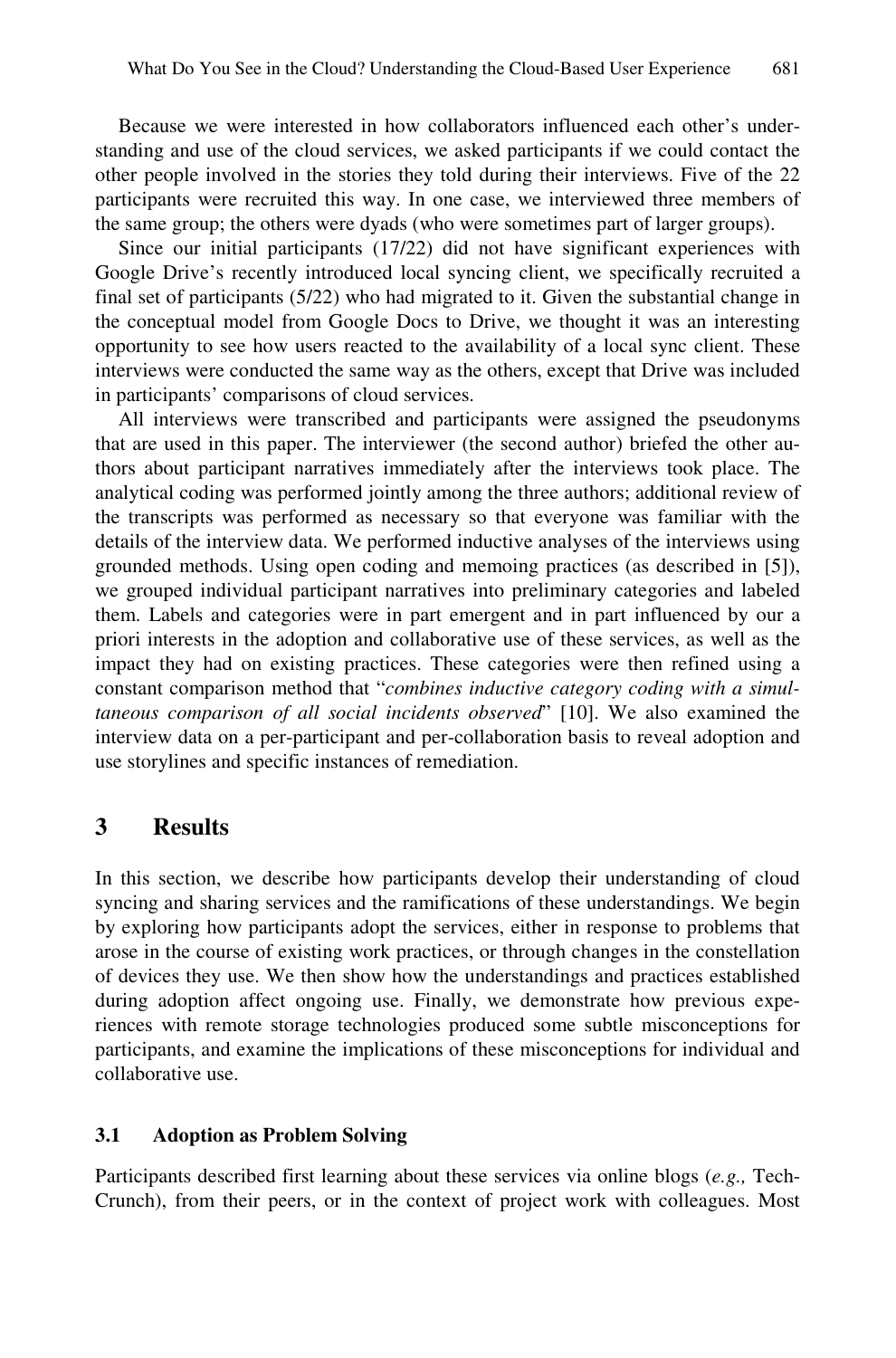were vaguely aware of these services prior to using them. For example, Dillan and Lance both reported that they were first introduced to Google Docs when Gmail opened attachments in it. For most participants, however, meaningful adoption (as opposed to brief engagement) was the result of "upgrading" their way of doing things to overcome specific limitations or cumbersome aspects of their current practice, which in turn influenced and constrained how they interpreted the technology.

For example, Dean adopted Dropbox to overcome email restrictions. As a graphic designer, he often needs to send remote collaborators Photoshop and Illustrator files that are too large for email attachments: *"It was just an easy way to share files, rather than having to use YouSendIt, or WhaleMail, or any of those other sort of temporary big file e-mail systems."* 

For some, the limitations are latent. Sanjay, for example, was aware of Google Docs' centralized approach and facilities for real time collaboration. But it was only after he started co-authoring a report with a colleague in another country that he found the motivation to adopt the service. Limitations may prompt the adoption of more than one cloud service. Sanjay later adopted Dropbox too so he could automatically share reports saved to his local file system.

As Sanjay's scenarios demonstrate, adoption was often spurred by collaborative project work. The initial collaborations reported were often small, *ad hoc*, projectspecific, and rarely resulted in artifacts that were seen as archival. Even in more traditional professional environments, the collaborations remained lightweight (although adoption can be management-mandated). Trisha explained how her boss, who traveled, introduced her team to Dropbox, and how casual use became commonplace. Through use, Dropbox evolved from a literal dropbox to a shared repository.

*We really use [Dropbox] a lot for… PowerPoint presentations that we can upload there so that when he's on the road … he has access to our latest figures… And it started out from just like "Oh, we're just going to use it for a couple communication things or a couple staff documents," and now we're basically constantly sending everything into Dropbox. It's become our de facto shared drive.* 

Regardless of how individuals were introduced to the services, the motivation for their initial use shaped their subsequent understanding and expectations. Google Docs most frequently remediates editing suites like Microsoft Office, while Dropbox remediates storage and file transfer between devices or people, similar to uses identified by Dearman and Pierce [6]. As a result, subsequent use was often constrained to a narrow (albeit critical) set of cases.

#### **3.2 Adoption in Evolving Device Ecologies**

Not only did participants adopt cloud services to support existing practices when the old methods failed them; they also found themselves in situations in which evolving technological ecologies—including the introduction of new devices or the loss of old ones—prompted discovery and adoption of these services.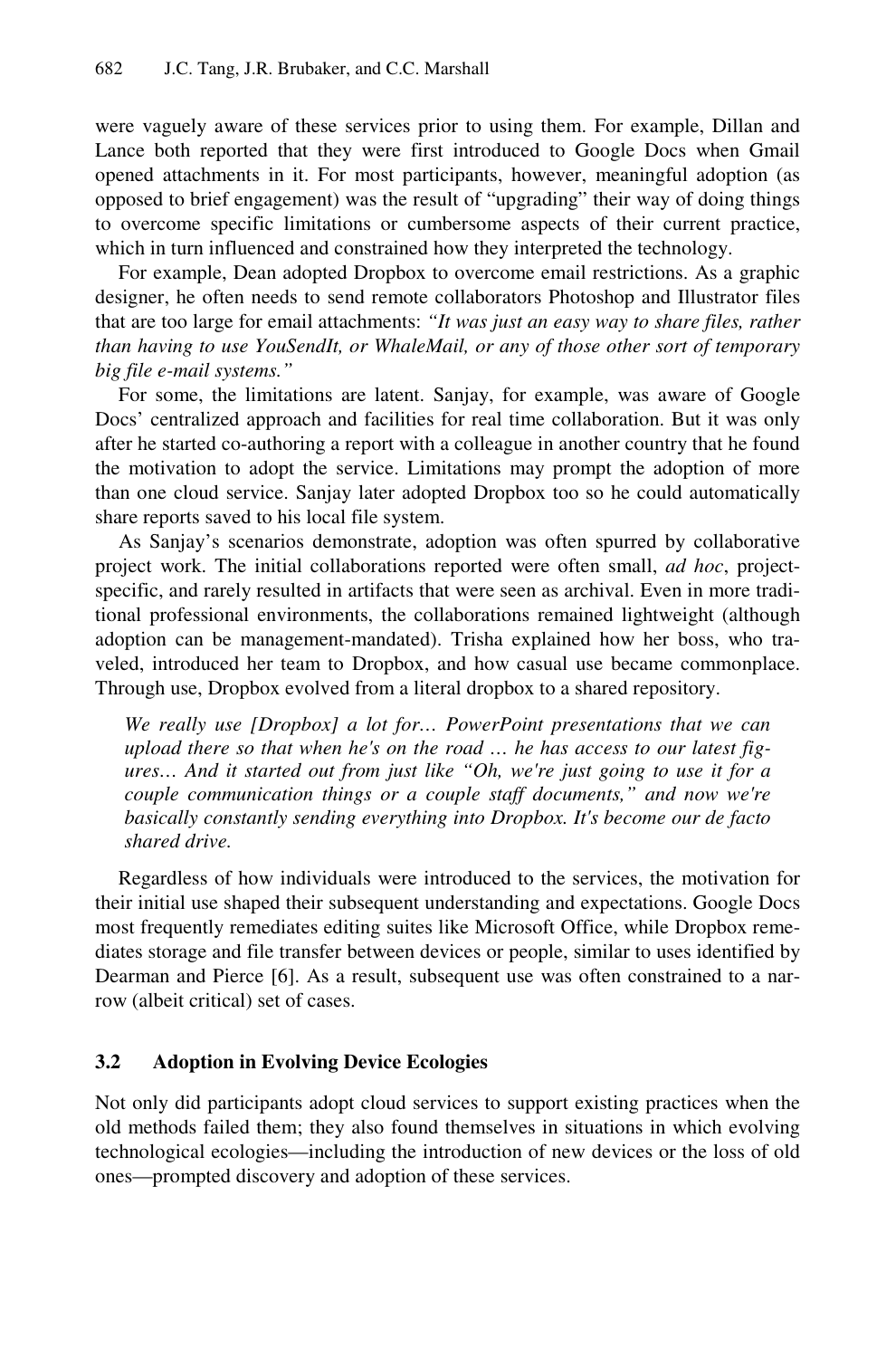The introduction of new mobile devices seems tied to cloud service adoption. This observation is well-aligned with the results of Sohn et al.'s study [20]. Participant Martha purchased a tablet to support her graduate studies; this in turn prompted her to adopt Dropbox when she found she was unable to use a thumb drive to transfer files to the device. She had learned about Dropbox from a blog post returned by a search for "How to get files onto iPad." Adding a device created a problem that was solved by adopting a cloud service.

New devices can also spur new practices, which in turn provide an opportunity for incorporating cloud services. This adoption path was common for our Google Drive participants. Bruce learned about Google Drive after finding it preinstalled on his new Android phone; to his delight, he discovered that he was able to pull up an agenda on his phone and conduct a meeting without a laptop. Similarly, Andy, a service technician, explained how important Google Drive had become for on-site access to notes, manuals, and other documentation:

*At first it was just something that I installed just to see what it was all about, and then when I realized I could … look at the same documentation on my laptop as I could on my phone… the phone has become this extremely useful tool.*

Device loss was another change that prompted adoption. In Nathan's case, the loss of his USB drive forced him to reconceptualize the function of Dropbox. He had already adopted Dropbox for backup, but he still moved files between school and home using a thumb drive. This function only became apparent, however, when *"I misplaced the USB at one point, and that's when I realized 'Oh, I'll just put it all on Dropbox.'"* Dropbox functionality did not change, but Nathan's practices (and thus his use) did.

New technology, as well as failures in existing technology, can promote adoption of cloud-based services and cause participants to reflect on what these services do. Hardware or new apps can present solutions to problems participants did not know that they had. Across our participants, we saw that understandings of these services most commonly broadened when participants' everyday practices were disrupted, and their focus was on the service itself, rather than the activity the service supports. By contrast, stand-alone information campaigns, such as those accompanying the introduction of Google Drive, did not seem to promote adoption or influence an individual's understanding of what Google's new service offered. Participants ascribed the migration to branding ("*the logo changed*") or found it inscrutable ("*something about it is slightly different and I can't put my finger on it whatever that is*"—Sarah)

#### **3.3 Conditional Adoption**

When participants described how they used the cloud, many saw the cloud through the lens of the limitations the services imposed and how they had changed the conditions of their work. This perception, in turn, either restricted the scope of their adoption (as when Google Docs replaced Word) or caused participants to compensate for disruptions in their normal practice (possibly by moving in and out of the service).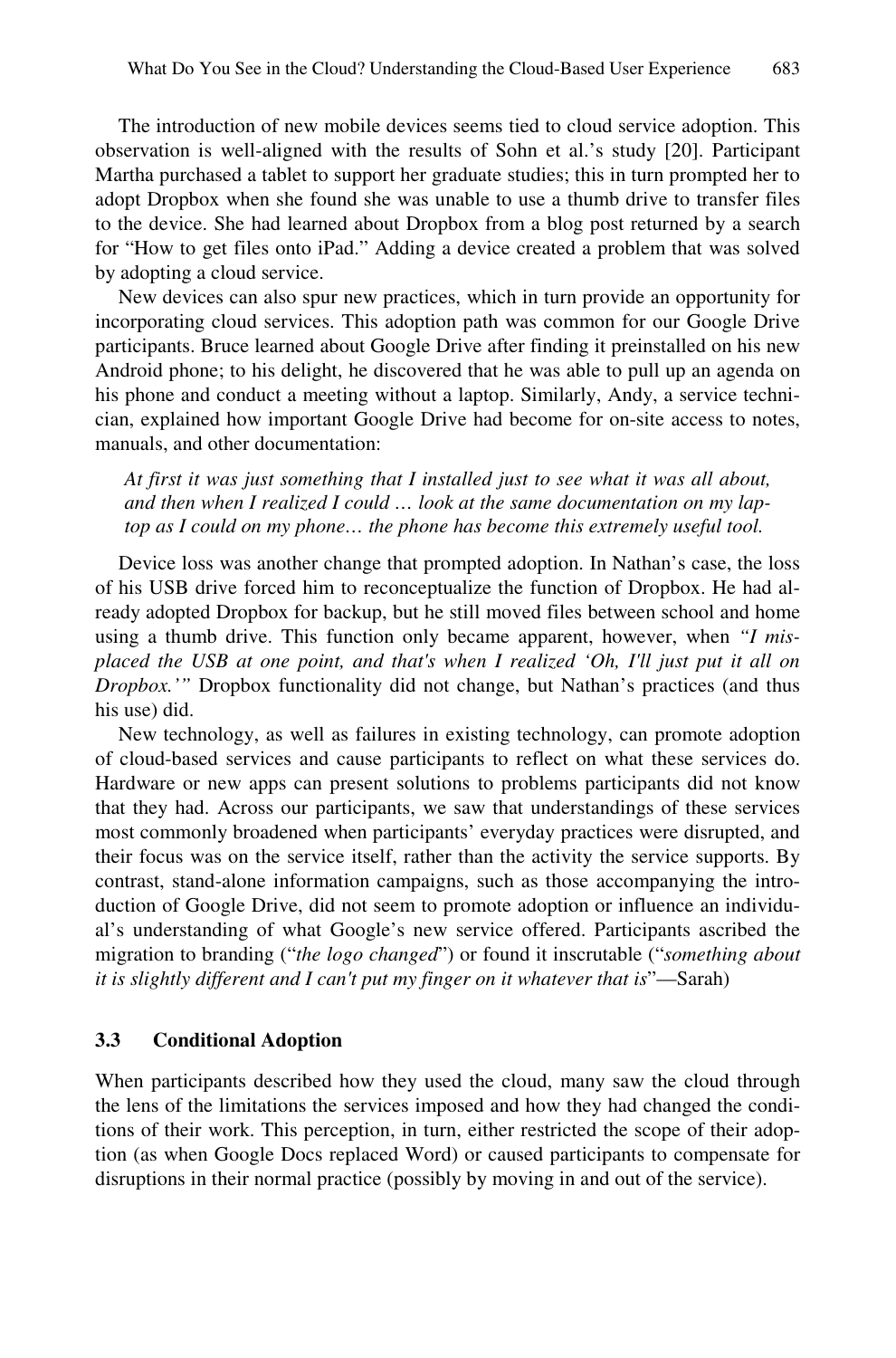**Limited by the Basics.** Because Google Docs remediated desktop editing suites (and not a shared document repository), many participants lamented the service's limited functionality and polish, and did not use it beyond simple documents like brainstorming output, meeting notes, and roommate expenses. For a few like Martha, who owned a small business, Google Docs was not viable for anything beyond notes: *"[If] we're writing a proposal,"* she explained, *"it has to look professional.*"

For those drawn into Google Docs for its synchronous collaboration functionality, a tension was created between it and the full-featured editor it was remediating. According to Karen, "*The main issue is formatting… I have to copy and paste it all into Word. When you're getting towards the final revision, [Docs] just isn't feasible*." Thus users adopted a cut-off point at which they would migrate from Docs back to a full-featured word processor to format the final document. However, this late-stage editing is often when the collaborative functionality of Google Docs is most needed. Some participants compensated for this by using Google Docs and shared Dropbox folders in tandem. Participants like Jacob described copying content from a Google Docs document into a Word file saved in Dropbox. Yet, while this approach retains some collaborative functionality, as both Martha and Melissa explained, using Dropbox this way limits concurrent access to the document.

Google Docs' inability to address the demands of pre-existing editing practices limited the extent to which participants were willing to commit to the service, and limited their willingness to acclimate to (and see the value of) Docs' novel functionality. Instead, participants were left weighing the benefits of Google Docs (often, the predicted contributions of collaborators) against its inability to format their content. The role of the remediated technology was clear: *"Real time collaboration in Word would be the ideal world. I can't think of anything more fantastic than that."* (Karen)

**Acclimating to the Cloud.** Participants discussed a variety of new practices they adopted to collaborate using cloud services. First, as other researchers have reported in their studies of shared repositories and workspaces [8, 18], the shared storage must be kept intelligible and consistent (so collaborators can find what they are looking for and negotiate practices to coordinate access so changes are not overwritten). Second, as we would expect from other studies of collaboration (e.g., [7]), collaborators must accommodate to a new level of visibility of their work and actions. This effect may become more pronounced when the collaborators are not peers (e.g., professors and their students, managers and their reports). The two effects are often intermingled the document in its incoherent state is rendered abruptly available and visible by the new cloud services, either synchronously in Google Docs, or as an incomplete version when Dropbox syncs.

We observed multiple instances of how the remediated technology (in this example, Word) created an expectation of (and perhaps a genuine need for) change coordination facilities. Sarah described how her team's adoption of Google Docs resulted in breakdowns with one collaborator: "*She always was worried that her work wasn't there or that she was being overwritten and she wasn't sure who was writing what*."

Some participants coped with the perceived difference between their writing practices and those supported by the service by copying files in and out of the cloud. Sao,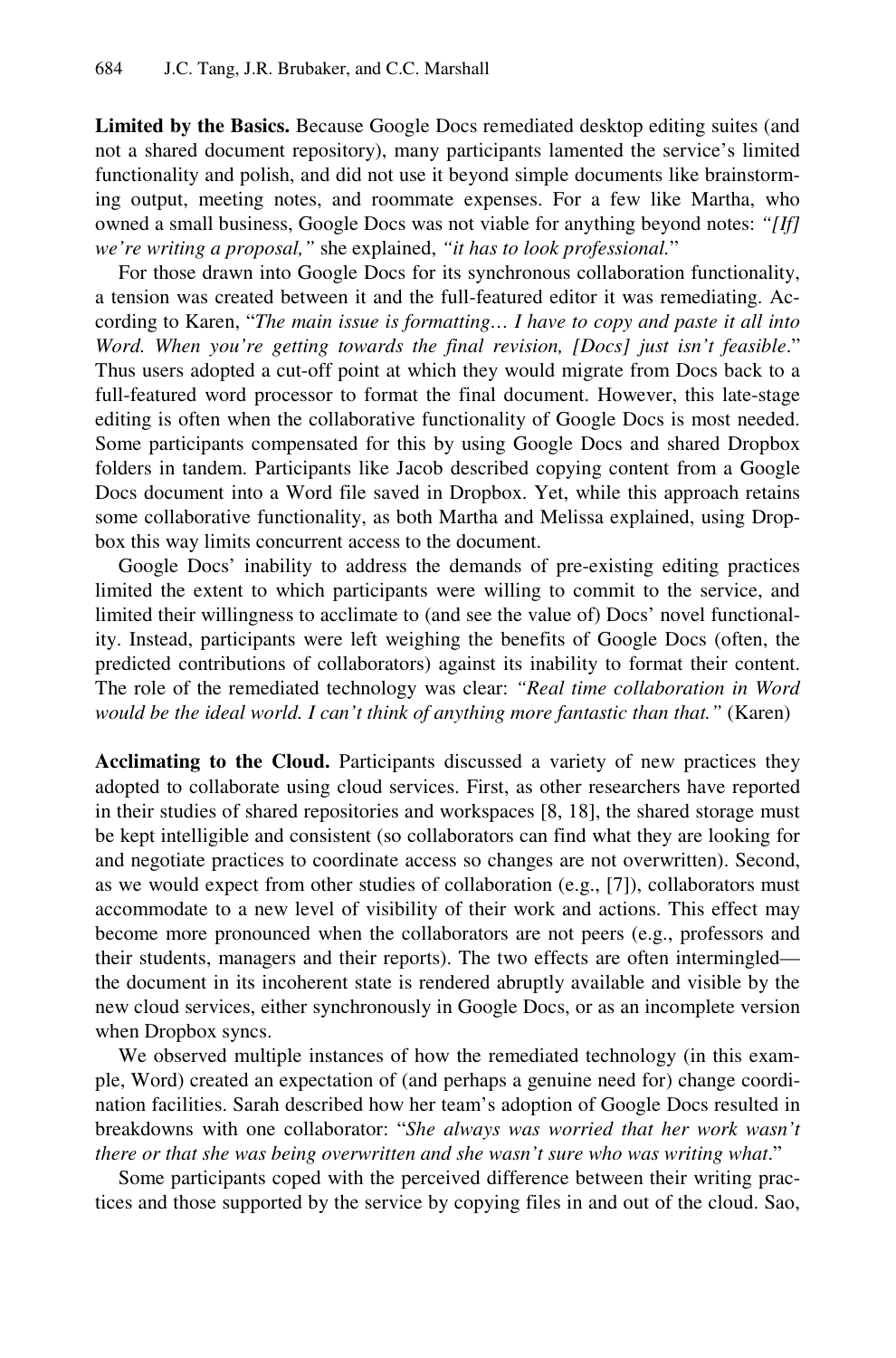a graduate student, copied an important grant proposal out of the cloud and onto her local storage so her edits would not interfere with those of other collaborators. She explained that she prefers to do her initial drafts in Word, and then transfer her content into a shared Google Doc when she is ready to respond to feedback from her colleagues and make minor changes. Major edits, however, are always done outside of Google Docs:

*Sometimes you will change a lot of things. And sometimes you want to take a long time to think about what you're going to write… So I first write on my own Word document and then later copy and paste to Google Docs.* 

Many participants commented on the authoring styles of their collaborators, which were abruptly rendered visible by the real-time collaboration in Docs, as well as the changes it caused in their own. Sanjay, while a strong advocate Google Docs' collaboration functionality, explained that under some circumstances he felt like he was under surveillance: *"Let's say the deadline is tomorrow, the advisor is doing his part, and there is still things to do in my part. I can't sign off… it might look bad."* 

## **3.4 Troubled Conceptions**

If participants' understandings of cloud syncing and sharing services develop in the context of the problems they solve or the practices and technologies they replace, and collaborative adoption proceeds in a hand-to-hand, viral way, then we might wonder about the effects of misconceptions: Do they hinder adoption? Do they limit successful use? Are they transmitted with the services? Do they lead to asymmetries in adoption, thus interfering with the overall benefit of services [12]? In this section, we explore the sources and effects of misconceptions.

**"Cloud" Just Means Remote, Right?** Thinking that files synced via Dropbox or Google Drive were not stored locally was a surprisingly common misunderstanding if participants had previous experience with remote or network storage. Dean, a graphic designer, harbored a misconception that stemmed from his prior use of an FTP server that he had set up to share files with his collaborators. Initially he described Dropbox as a portal between his computers, but later in the interview, he revealed that he uses Dropbox to *"keep as much as possible off of my local hard drive"* to prevent his primary computer, an aging laptop, from getting too bogged down, and that he assumed files that appeared to be local in the Dropbox folder actually lived in the cloud:

*I assume that all of that shit lives on Dropbox's servers in the cloud and those [file icons] are basically links to the files... And if I just double click this text file I'm opening my text application and it's pulling the file from Dropbox's server. But the file is not living locally on my machine.* 

How do these misconceptions that an individual brings from experience with a remediated technology play into subsequent collaborations? Are these misconceptions corrected through interaction with collaborators, or do they remain in the background? We examine data from collaborations to find out.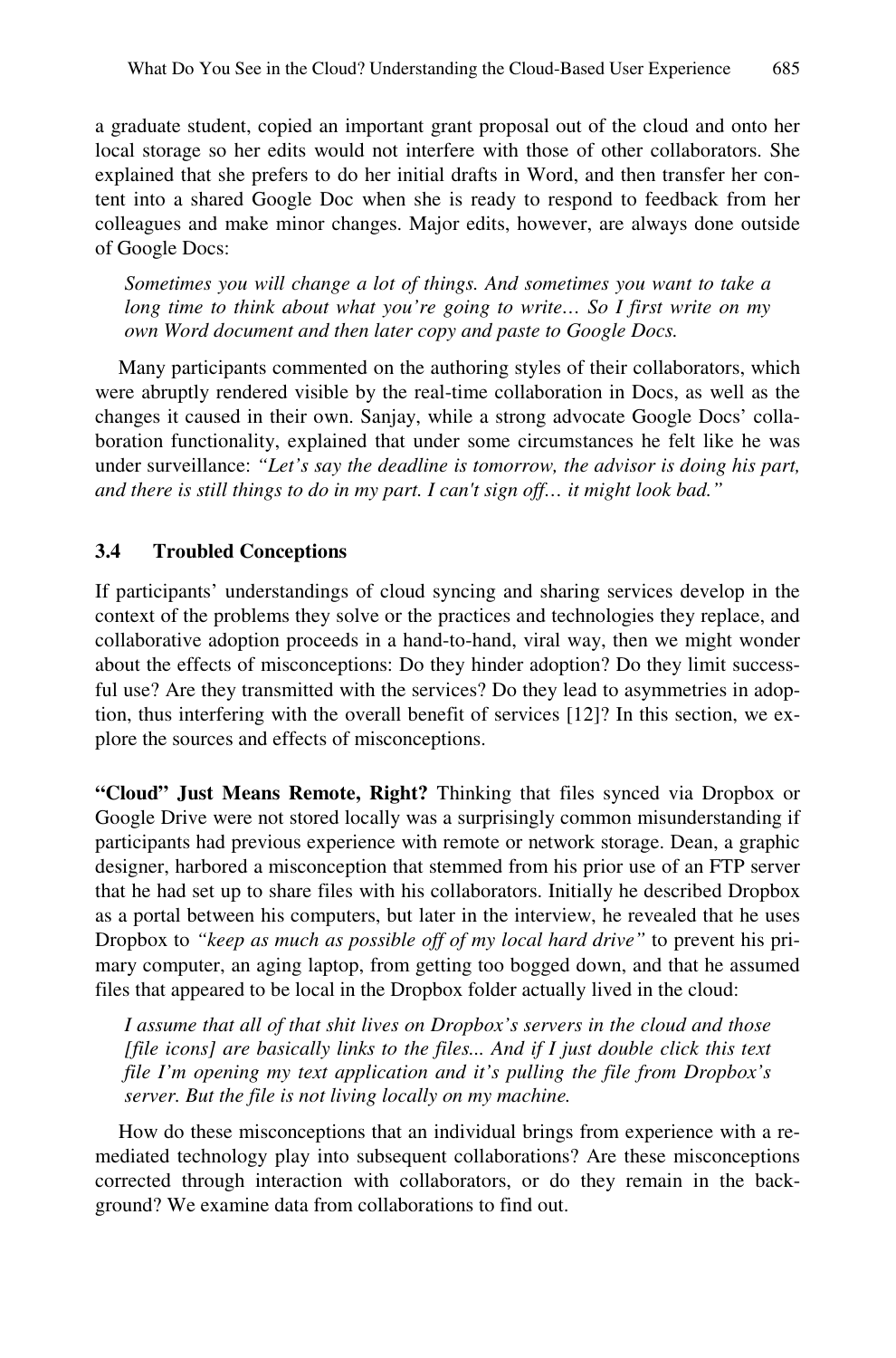**Conceptions in Collaboration.** In individual use, incorrect or incomplete understandings of cloud services appeared to have limited implications. However, we had anticipated that these misconceptions would come to light during collaborations where users might encounter and be held accountable to the conceptual models maintained by their collaborators.

While we suspect that these conversations occur, the relative number of successes our participants reported in their collaborations struck us. One such surprise came when we interviewed Dean's primary collaborator, James. While James also had a somewhat incomplete understanding of Dropbox, his practices around the tool avoided any conflict with Dean. James copied files in and out of their shared Dropbox folder, and only edited them after copying them to a location outside of Dropbox. This practice enabled him to have a master and a renamed version with his changes:

*If I'm editing a poster that Dean and I are working on together, if he puts [the file]… that he just touched, in [Dropbox], I'll copy it to my desktop and then open it in Photoshop. I want to preserve his changes, [but] I want to be able to delete stuff, or just have [a] backup, or make my changes. So I'll leave it [the original file], so it's like a primitive version control.* 

James subsequently complained that *"Dropbox is… a little too much like a drawer, where something is either in or out of the drawer."* Because James never edited a file in place in the shared Dropbox folder, he effectively avoided the very kind of version conflicts that might have caused Dean to reflect on his theory that he was working on a separate downloaded version of a remote file. Although these compatible misconceptions remained invisible in Dean and James' collaborations, the proliferation of files in their shared folder effectively exacerbated any problems Dean was experiencing as a result of a full hard drive.

By contrast, another collaboration (an academic research group that included participants Karen and Steve) negotiated a social workaround only after incompatible conceptions and misconceptions surfaced in a series of breakdowns. The group had reached a situation in which co-authors were working with out-of-date versions and overwriting one another's changes. These conflicts grew out of incompatible conceptual models. For Karen, Dropbox remediated a practice of emailing files to herself to ensure she had up-to-date versions on all of her computers:

*I have a computer in my lab at my university and I was using a laptop and then my personal desktop. ...Usually I was e-mailing things to myself. And if I forgot to e-mail it to myself or I e-mailed the wrong version then I was constantly redoing work I had already done because it was on the wrong machine.* 

On the other hand, Steve (an undergrad who eventually administered the group's Dropbox folders) modeled his understanding of Dropbox on version control systems such as Subversion<sup>1</sup>. Subversion helped Steve make sense of how Dropbox syncs local and remote files, but also left him with the mistaken belief that Dropbox sometimes merged changed versions of files:

-

 $<sup>1</sup>$ http://subversion.apache.org/</sup>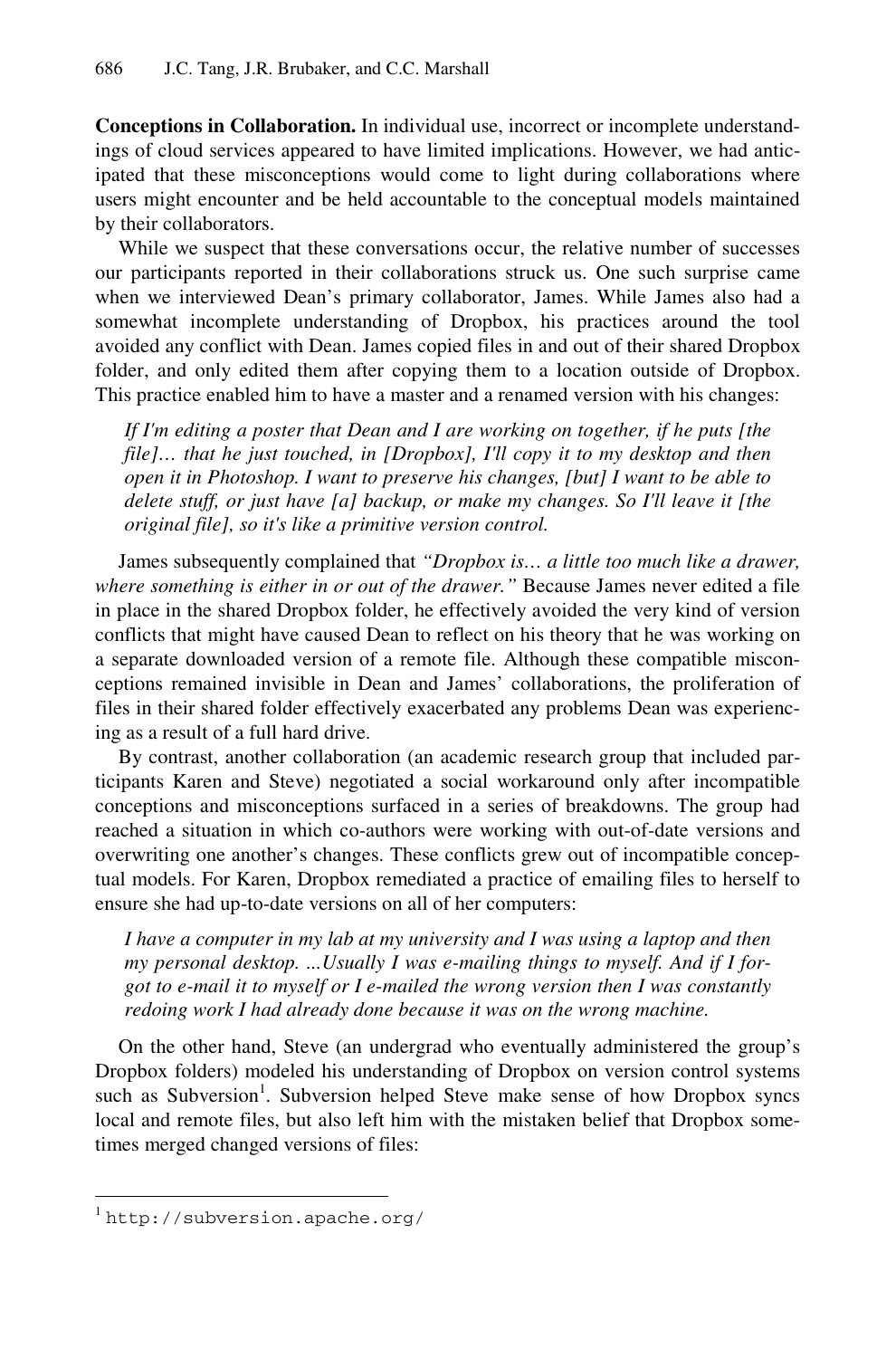*The only thing… is [Dropbox] didn't really merge conflicts very well… if you and I are working on the same document at the same time and we both save it and it can't merge it together, it will save your copy as [AUTHOR NAME]'s conflicted copy and mine as Steve's conflicted copy.* 

Steve went on to provide a detailed (albeit mistaken) account of how Dropbox attempts to automatically merge changes and only produces conflict files when it is unsuccessful. This is similar to how code repositories like Subversion work: when changes are committed to the repository, any changes that can be merged automatically are. When they cannot be, users are asked to resolve conflicts before committing a particular file.

While Karen, who was also familiar with version control systems realized, "*there's no real version control to merge things back together*," Steve believed that the others in the group harbored misconceptions about Dropbox's ability to merge changes:

*One of the professors…that [Karen] and I both worked under…didn't seem to understand that Dropbox was capable of merging. And so she would open up a document and resave it with her initials appended to it. And so over time you'd have eight documents with her initials on it and then somebody has to go through and merge her stuff into the original document when all she really had to do was open the original document. So she's a good example of not using it properly.* 

This was a complicated problem that involved both social components (the coauthors were not coordinating changes with one another) and technical ones (group members were syncing infrequently, in part because they had varying understandings of how to take better advantage of Dropbox). A breakdown over an important document (a grant proposal) led to the adoption of an explicitly social solution that did not resolve *any* (mis)conceptions, as Karen explains:

*We have to call and say I'm working on this portion. This is how I'm going to save my folder or the document and what the name will be. … So we actually include initials and time stamps and file names so that we have a way of tracking [who did what when].*

Steve explained the resolution to the version conflict problem: in exchange for additional personal space on Dropbox, he became "*the official Dropbox guy*" who "*had to merge crap all of the time. So once a week I'd go check it and say oh, you know, there's eight conflicts… and I would get rid of all of those.*" Just as in James and Dean's case, it was easier for participants to develop practice-based workarounds than it was to revise their mutual understanding of the cloud service. But in so doing, they missed an opportunity to learn how the cloud could better support their collaboration.

## **4 Discussion**

What stands out in our results is the primacy of practices. They not only spur adoption—people adopt the cloud to solve problems—but they also suggest that people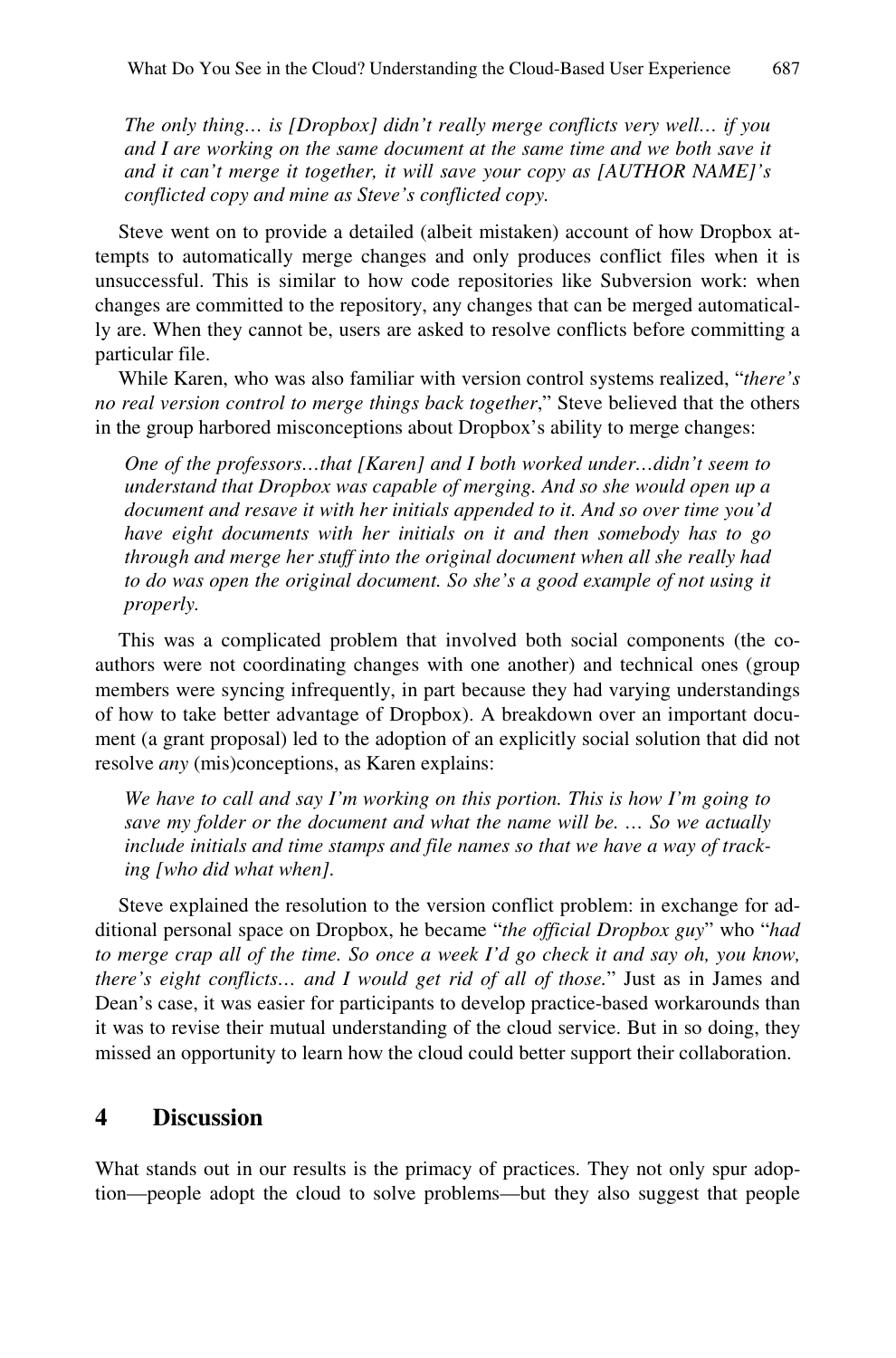may use the cloud without really understanding how it works. In some ways, this is unsurprising: naturally people adopt practices, not features. And often they are using the cloud to remediate or maintain a practice, not a technology. But what we see is the consequential nature of *what the cloud is replacing*. If cloud syncing and sharing services are replacing FTP servers, then users are far more likely to understand the new service in terms of the old one. Their expectations are thus set, sometimes in ways that make them resistant to evolving understandings or extended use of these services. In this section, we reflect further on the relationship between user practices and cloud services, and examine more closely what this says about user education, addressing misconceptions, and the conditions for successful adoption and continuing use.

#### **4.1 Practices Overshadow the Cloud**

Across the board, participants reported that using Dropbox and Google Docs was straightforward and that the services were easily understood. However, participants often failed to see opportunities to expand their use of these services. This is in part because they focused on their work instead of on the tools they were using to do the work. Trisha provided an example of this tension when she explained that Dropbox would enable her team to maintain a single versioned master of a document "…*instead of having 17,000 different versions of a single file as you update it, in theory there's one, although we actually have not been using it that way."* Despite her awareness of this capability, her group continued to name versions: "*it'll say like 'edits by' and then initials at the end, which is kind of silly… because then it's like you're using way more space than you need, but once people start doing something one way and get used to it, it's really hard to make them stop."*

Google continues to add novel functionality to make its collaborative environment more robust. Yet, participants reported their dismay at the lack of support for the practices they already have – in the case of Google Docs, authoring content in a sufficiently robust client – more than their excitement for new modes of working. Our findings suggest that the inability of Google Docs to meet the standards of the technology it is remediating (i.e., the desktop office suite) limits most participants' desire to replace their existing tools with Google Docs, and for many, their ability to benefit from the collaborative features Docs provides.

Although these services have novel functionality that individuals' stories suggest they would find beneficial, they were largely unaware of this functionality. Instead, users focused on the essentials as defined by their tasks: Formatting and speed in Google Docs, and sharing files and managing storage quotas in Dropbox.

**Understanding via Remediation.** Bolter and Grusin assert, "*Each new medium is justified because it fills a lack or repairs a fault in its predecessor, because it fulfills the unkept promise of an older medium*." [2] Participants turned to remediated practices and technologies to make sense of the cloud. Projecting their understanding of how prior technologies enabled them to accomplish their practices onto how the cloud operates shapes the way they can understand the novel features that cloud-based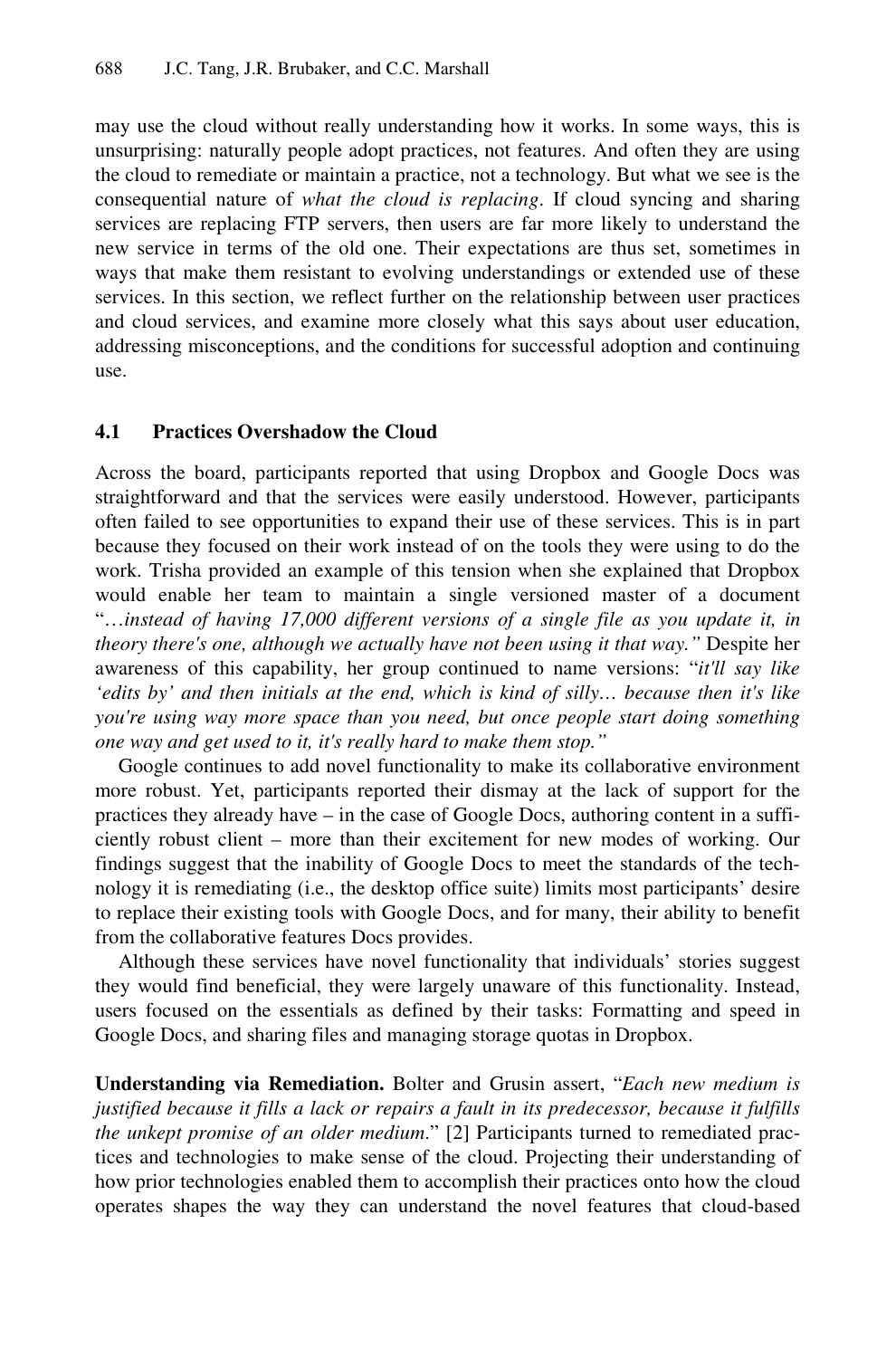services offer. The users' focus on their particular practice of interest narrows their view of what cloud services can do, which can in turn contribute to an incomplete or inaccurate conceptual model of how it works.

**When to Educate Users.** The ideal time to educate users about new functionality is when their focus is on practices associated with the tools and tasks in which they are engaged. For example, practices around using the tool, such as setup or maintaining the total storage within the tool's free quota, are when the user's attention is on the tool and not trying to accomplish a productivity task. Mary illustrates this point in describing how the Dropbox scavenger hunt helped her understand how to use it:

*I told him to do the scavenger hunt, because not only do you get like the free storage, which was great, but then you also get to learn about like how to use it in like kind of a fun, interesting way where you're not just watching like a video, no matter how exciting they try and make it.* 

This Dropbox technique not only catches users when they are focused on managing the tool, but also gets users to enact practices they have learned (rather than just watching a video of them) to earn more storage space to ease their management work.

By contrast, Google's in-browser notifications about the transition from Docs to Drive, for example, were largely dismissed when they were encountered in the process of going to Google Docs to work on a file for a task. Furthermore, the wording of the transition notification ("Google Drive is the new home for Google Docs") suggests that no new practice is needed to migrate from Docs to Drive. Consequently, we found most users who had migrated to Drive were still using it in much the same way as they used Docs, without taking advantage of the new features that Drive offered.

Users were more likely to learn about the new features in Google Drive when they installed the mobile app (or found the app preinstalled) on their Android phone. At this point, they were focused on integrating a new mobile device or feature into their practices, making it an opportune time to learn more about how the cloud could help them. Taken together, these stories identify different types of teachable moments as users go about their work or as they manage cloud-based services.

#### **4.2 The Social Effects of Clouds**

Our previous study explored models [16]. For example, one collaborator would rely on a synced folder for archival storage, and the other would do housekeeping and delete a portion of this implicit archive. In this study we sought multiple perspectives on the same collaboration to breakdowns in participants' collaborations that could be attributed to the collaborators' conflicting conceptual see how they worked through these breakdowns.

While we continued to find examples of collaborators' conceptual mismatches, in this study, we were struck by how the participants worked around or managed their misconceptions. Generally, we found that many of the workarounds were social, and did not necessarily involve reconciling conflicting models. For example, Steve was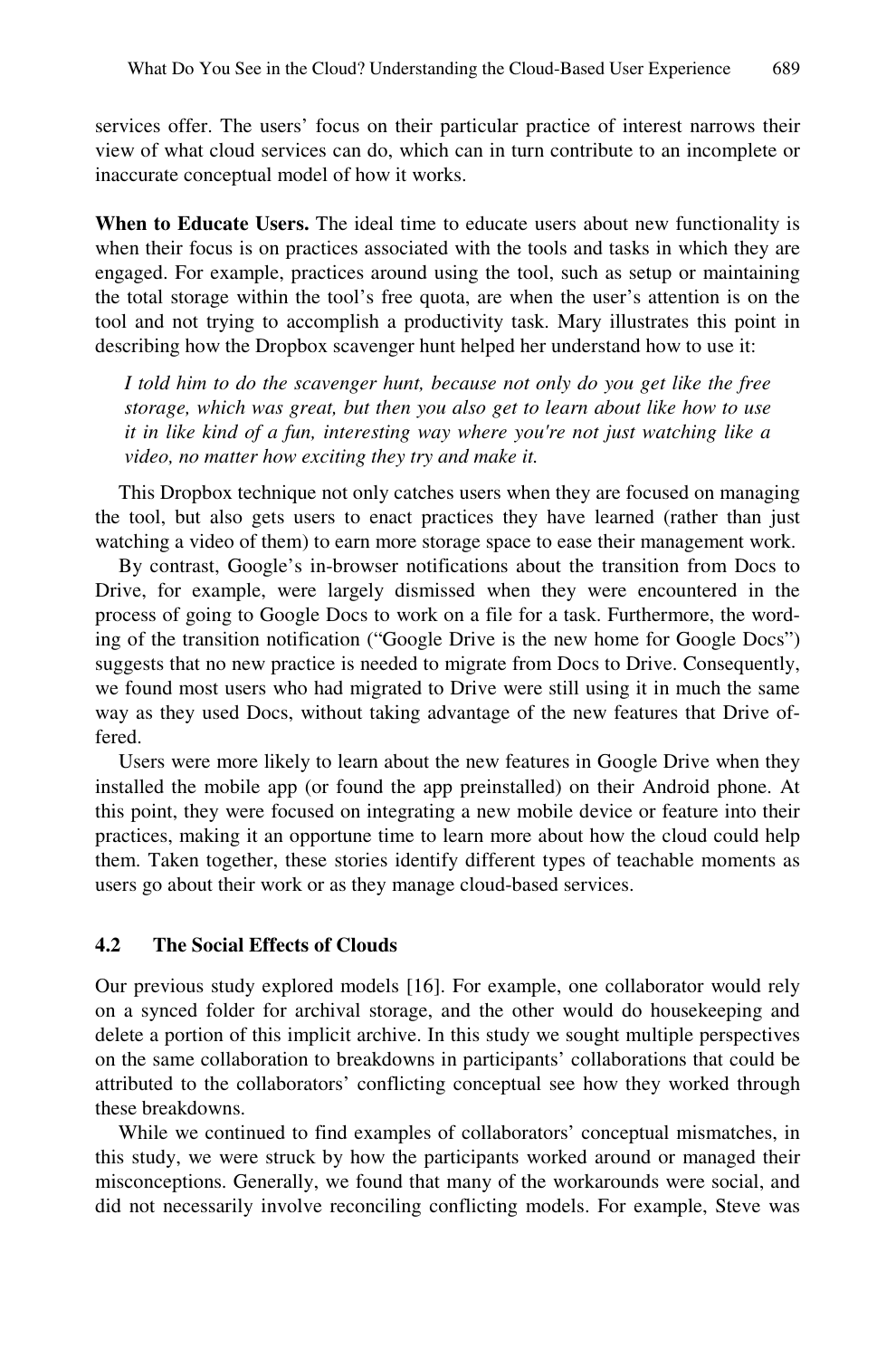designated as "*the Dropbox guy*" to resolve version conflicts and merge changes. It is probable that neither Steve, Karen, nor the professor revised their conceptual models.

We expected (or hoped) that encountering these kinds of problems as a group might provide teachable moments during which someone would invest the effort to understand how things are supposed to work and educate the rest of the group. Instead, we largely found that groups reverted to familiar practices that relied less on the cloud's ability to sync and manage changes and more on manually or socially managing updates, which they understood how to control. Thus, instead of refining or updating their collective conceptual model of cloud functionality, groups would construct social explanations and practices that avoid the features that they did not understand.

**Compatible Misconceptions.** In scenarios like Dean and James's, we see how two collaborators operate with conceptual misunderstandings that, nonetheless, do not result in breakdowns. While compatible misconceptions may be innocuous, during some interviews, it was clear that these misconceptions would likely lead to a breakdown in the future. For example, groups whose members believe that Dropbox supports simultaneous editing will eventually encounter conflicts where changes will need to be merged by hand.

**Ad Hoc Collaborations.** The majority of participants' cloud-based collaborations would best be described as "ad hoc." Since the cloud easily transcends organizational boundaries and firewalls, it is well-poised to facilitate ad hoc collaborations; in fact, the ability to cross firewalls is often a precondition for the adoption of syncing services [17]. As a result, two issues are worth noting: First, while Dropbox and Google Docs are often most productively used by groups, users may initially adopt these services individually.

Second, while these cloud services are often used outside traditional enterprise structures, they rely on collaborators having accounts with the services' providers. Participants often talked about the ease of using Dropbox and Google Docs for a quick project because *"everyone had an account"* (Aaron), but this technological ease can violate some implicit seams that participants use to productively distinguish one use venue from another. Trisha, for example, noted concerns about tools that spanned across work and home:

*I didn't want to necessarily use it for my own personal stuff and accidentally save something in the work folder. Because when we first signed-up for Dropbox [at work], I was using it with my personal address because I already had an account, and I just didn't want to mix work and personal life more so than I'd already been doing.* 

These large-scale services appear to be enabling a broad set of new collaborative practices, but also present challenges for traditional enterprise work situations in which these services might not be viable. Perhaps to the dismay of network administrators, many participants in traditional enterprise settings spoke of using these tools to circumvent organizational policies to, as Lance said, *"get things done."*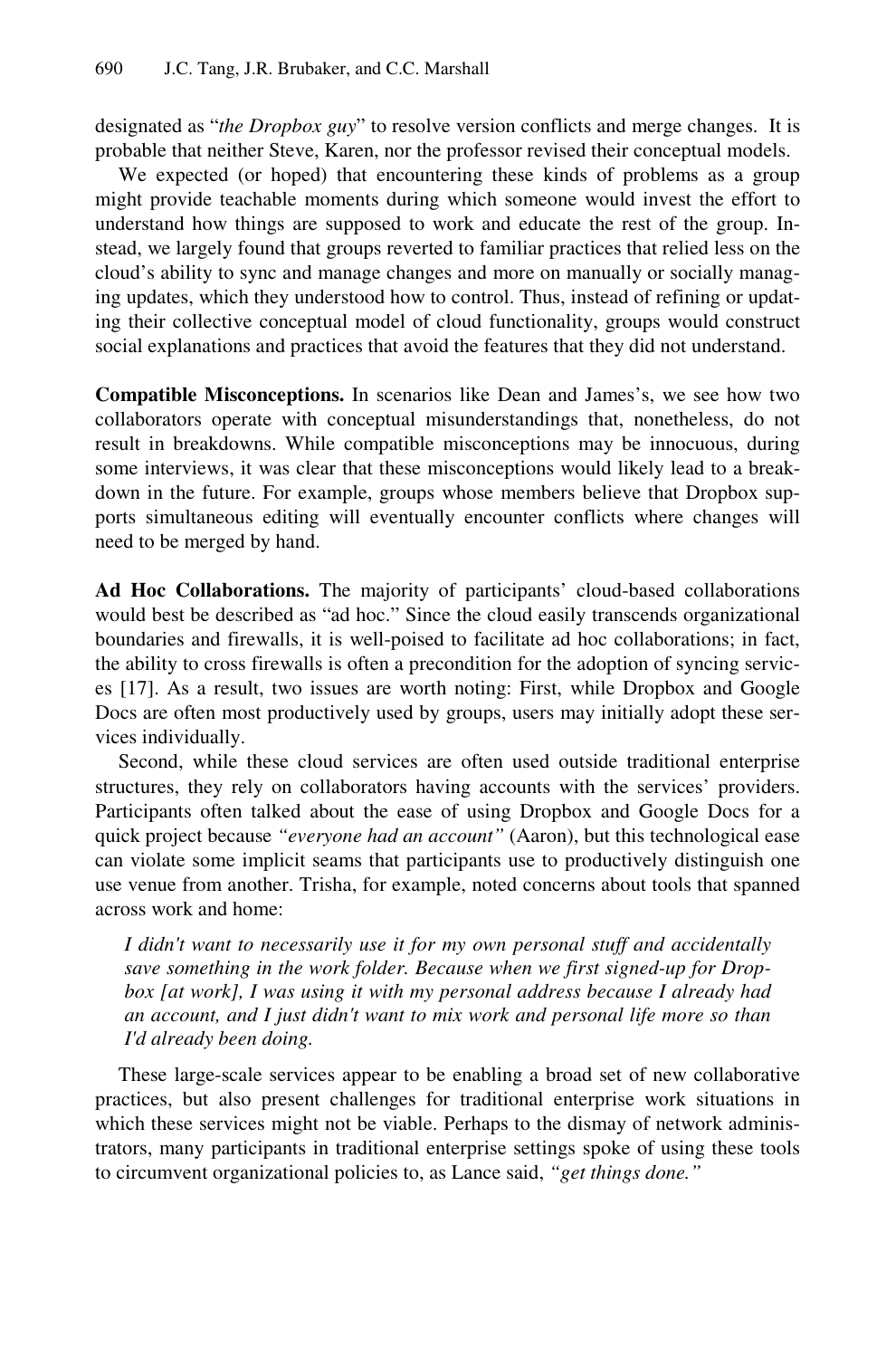## **5 Implications**

The adoption of Google Docs and Dropbox and the conceptual understandings individuals develop of the services highlight issues around when and how systems make features and processes visible, as well as how to connect these with users' practices. The drive towards seamlessness can leave users ill-equipped to adequately understand the nuanced behavior of their tools or make appropriate decisions when they encounter problems [19]. We make two arguments on this front: First, designers of cloudbased services can improve user experiences by exposing technical functionality and processes in relation to people's practices. Second, service providers can facilitate the development of cloud-based practices by taking advantage of teachable moments to educate users about their functionality.

#### **5.1 Seeing the Cloud through Practices**

Cloud services need to aid users in connecting their practices with what these cloud services are actually doing. As previous research has noted [16], the lack of process transparency may prevent individuals from broadly adopting cloud-based services. Our findings suggest that simply exposing the functional behavior of these services may be insufficient. Instead, designers should provide more robust user feedback on processes but in relationship to user practices and their working context and not in terms of system processes or features.

The Google Docs text editor provides an excellent example of how system processes can be exposed in a way that aligns with user practices. The addition of coauthors' cursors in Doc's word processor, for example, and synchronous appearance of a coauthor's text provide little room for ambiguity about the collaborative editor's functionality: co-authors are changing the same document. When and how Google Docs saves content is less clear. When connected to the Internet, saving is unimportant: Google automatically saves content as it is added. In fact, Google has removed "Save" buttons and menu options from their editors. Saving becomes ambiguous, however, when individuals proactively want to save their content – for example, when the user's Internet connection has been lost. In this case, Docs notifies the user that it is trying to reconnect to Google's servers, but does not explain how changes made in the meantime will be merged, or what options individuals have to preserve their work if the interruption in network connectivity persists.

Turning to Dropbox, we see a good example of how the process of creating a shared folder connects with user practices. When users share a folder (either directly on Dropbox's website or via their operating system's context menu), the user is presented with a webpage on which they can provide the email addresses of those they would like to invite to the folder. An invitee, upon receiving the email invitation, can click a link to accept the invitation, at which point the invitee is notified about the addition of the new shared folder both in a web browser and the local syncing client. When sharing a folder, the user's practice (e.g., email invitation, files appearing in a folder) and the system's functionality are highly aligned.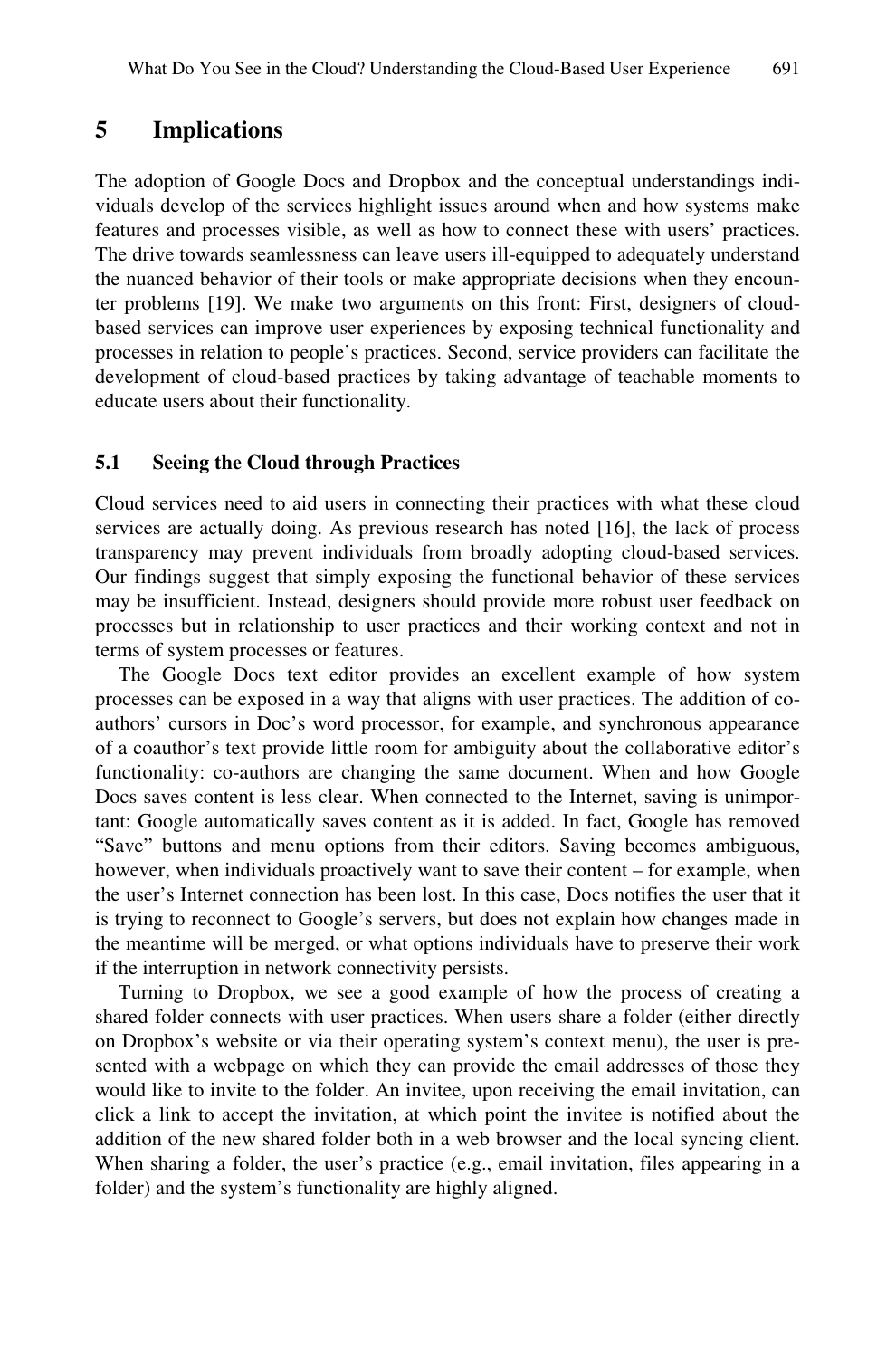However, once a folder is shared, functionality is far less clear. A number of participants described confusion about the relationship between their Dropbox folder and the rest of their hard drive. Dragging a file from Dropbox to another folder moves the file rather than copying it. James' comment about Dropbox acting "*like a drawer*" stems from this interaction. What is not immediately clear to users is that moving a file outside of Dropbox affects all collaborators – it effectively removes the file from everybody's Dropbox. Moreover, this breakdown was compounded when participants found social explanations for technical breakdowns. Dropbox could address this confusion by simply alerting users that moving files out of shared folders will remove access to those files by other collaborators.

Our implication that processes should be exposed relative to user practices presents some significant challenges for services that operate at either the system or the interface level. Dropbox, for example, intentionally limits the focus of its syncing client to the file system and remains agnostic to programs and user practices outside of how they read and write to the hard drive. Yet, many of the collaborative practices around using Dropbox involve editing those files using productivity tools. Since Dropbox's implementation does not afford providing any process transparency in the context of those editors, users can get confused about how Dropbox manages concurrent or conflicting changes while editing those files. Conversely, the web-based editors in Google Docs made it transparently obvious when concurrent editing occurred. Yet Google Docs removed commands for file management (no Save command), making it unclear how to save work when an Internet connection is interrupted or lost. Cloud service designers need to consider the full scope of user practices to help users understand how to fully integrate the cloud's capabilities into their work.

#### **5.2 Learning How to Look at Clouds**

Given the scope of changes to cloud syncing and sharing services over the last year, we expected to see user practices and understandings change in response. Instead, we found that participants' conceptualizations of these systems remained relatively unchanged. Since users' practices have been established and largely remained stable, changes in the cloud services by themselves were not enough to engage users in the work of learning about them.

Revisiting an earlier example, it was noticeable how most of our participants – active users of cloud services – were unaware of the particulars around the transition from Google Docs to Google Drive, despite prominent notifications. Indeed, given the lack of immediate impact on their practices, many thought that the change to Drive was simply a rebranding of the service.

If our aim is to enable broader use of the cloud, our findings demonstrate that improving the design of cloud services alone is insufficient. Service providers must also educate users about how their practices can take greater advantage of the cloud. People may not notice new features even when they are prominently announced. Moreover, the rate at which the cloud services are changing challenges users' ability to keep up with those changes or even identify "expert users" to help work through conceptual breakdowns, as they have in the past [14]. Our study identified four different kinds of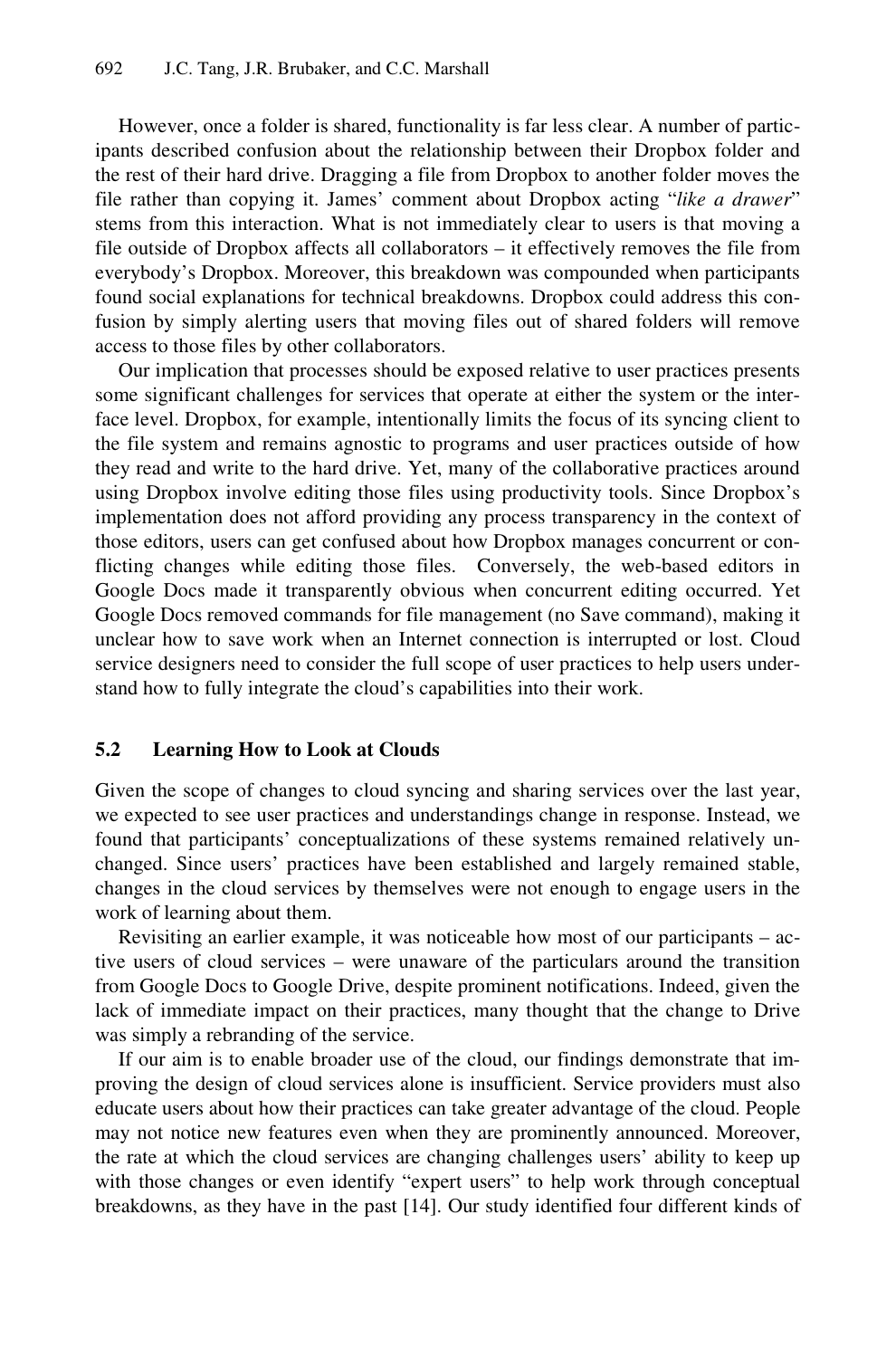teachable moments when users were more amenable to learning about new features or capabilities of the cloud. We go through each type in turn.

**Teachable Moments Around Adoption.** Adoption presents a clear period during which initial understandings are being formed. Critical windows for forming understandings are not limited to service adoption. The addition of new devices also caused participants to reassess their use of cloud-based tools. Indeed, the most successful instances of Google Drive adoption reported by our participants were the result of discovering the Drive application pre-installed on a new mobile device.

**Teachable Moments around Remediation.** Services should expect and account for the fact that new users bring existing practices with them. By understanding which prior technologies and practices a cloud service remediates, providers can anticipate user expectations that can inhibit deep adoption; in this way, they can also prevent misconceptions. Perhaps providing different on-ramps tailored for the common tools that are being remediated by the cloud would help connect users' practices with cloud features of most interest to them, and would help anticipate and circumvent many standard misconceptions.

**Teachable Moments around Cloud Management.** User understandings were pliable when practices were focused on managing the services themselves. Dropbox's disk quota, for example, presents an overarching user problem that requires that heavy users "maintain" their storage from time to time. Dropbox rewards users with additional storage for completing a variety of tasks, most of which introduce users to Dropbox functionality or prompt them to tell others about Dropbox. Numerous participants described learning about Dropbox from its "Tour", "Simple tasks", and "Scavenger hunts." Dropbox takes advantage of a limit that they have imposed on their users to encourage them to learn more about the service and teach others about it.

**Teachable Moments around Collaboration.** Collaborating with others naturally exposes other people to the consequences of actions in the cloud. Updating or deleting files in the cloud will affect what others see. These collaboration consequences could be used to help users understand how the cloud is mediating their collaboration. Besides the visibility of concurrent editing in Google Docs, there are other ways in which the cloud could create teachable moments during collaboration. File deletion presents an opportunity to show users the effect of this action on their collaborators (i.e. they will no longer have access to it). Alerting users as to when and why conflict resolution files are created would help users understand the limits of synchronization. A "sync inspector" that more transparently indicates who last edited the file (and on which device) would help users have a better sense of how changes from various people and devices are being coordinated through the cloud (Cimetric [17] is an early attempt at providing such a sync inspector). Browsing sync history could also help users diagnose why they do not have access to the expected file version (for example, the one they saved on another device), since they might be able to identify when a sync was missed, which might help them narrow down possible causes for a sync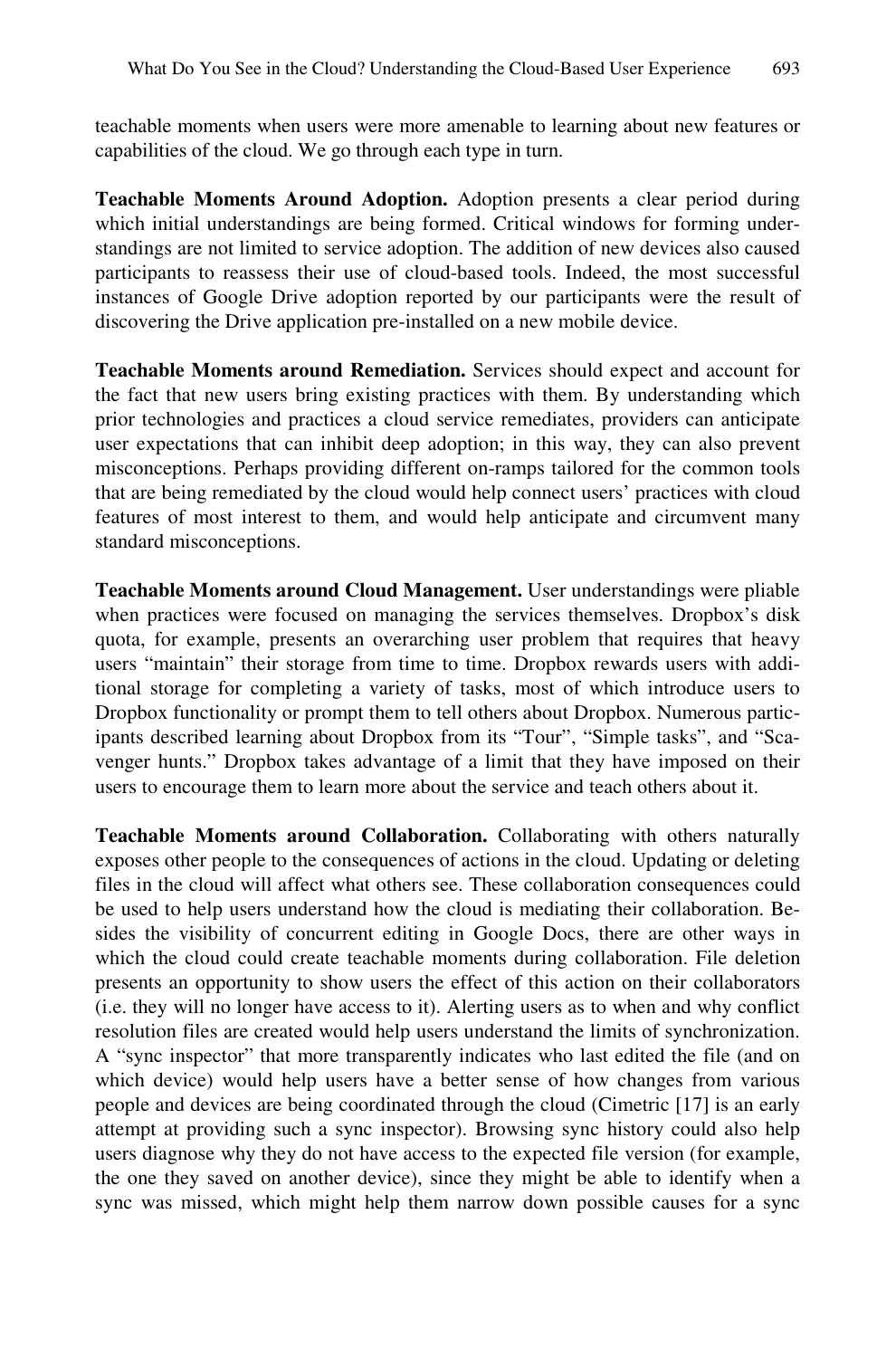failure. While collaboration naturally exercises many of the cloud features needed to keep files in sync, users need more help to observe and understand these processes to appreciate how the cloud is working to support collaboration.

## **6 Conclusion**

Our study demonstrates the ways in which individuals adopt cloud-based syncing and collaboration services into their work practices. We found that practices from remediated technology fundamentally shaped the ways participants understood and used cloud functionality. Individuals adopt cloud services to solve problems or when incorporating new technology into their routines. However, when cloud services do not fully support users' existing practices, they may only partially adopt cloud functionality. Moreover, given the limited transparency of cloud processes, experience from remediated technologies or collaborating with others who have mismatched conceptions often resulted in misconceptions that also limited their use of the cloud.

We identify opportunities to improve cloud experiences, both by redesigning aspects of the services and by appropriately educating users about how their practices might benefit from the cloud. Designers of cloud-based services need to strike a balance between visibility and seamlessness. Decisions around visibility should be made based on users' practices and not the system processes. Perhaps the more salient opportunity stems from identifying specific teachable moments for educating users how to more fully incorporate the cloud into their practices. We identified these teachable moments as they occur during adoption, remediation, management, and collaboration. As cloud services and users' cloud practices continue to develop, we expect that these implications will help to improve current and future cloud services.

## **References**

- 1. Biggs, J.: Google Drive Is Live With 5GB Of Free Storage And Google Docs Hoo-kup. TechCrunch (2012),
	- http://techcrunch.com/2012/04/24/google-drive-is-live/
- 2. Bolter, J., Grusin, R.: Remediation: Understanding New Media. MIT Press, Cambridge (1999)
- 3. Bolter, J.D.: Formal Analysis and Cultural Critique in Digital Media Theory. Convergence: The International Journal of Research into New Media Technologies 8(4), 77–88 (2002)
- 4. Bowker, G.C., Star, S.L.: Sorting Things Out. MIT Press, Cambridge (1999)
- 5. Corbin, J., Strauss, A.L.: Basics of qualitative research. Sage, Newbury Park (2008)
- 6. Dearman, D., Pierce, J.S.: "It's on my other computer!": Computing with Multiple Devices. In: Proc. CHI 2008, pp. 1144–1153 (2008)
- 7. Dourish, P., Bellotti, V.: Awareness and coordination in shared workspaces. In: Proc. CSCW 1992, pp. 107–114 (1992)
- 8. Dourish, P., Lamping, J., Rodden, T.: Building bridges: Customization and mutual intelligibility in shared category management. Group 1999, 11–20 (1999)
- 9. Dropbox. What is Dropbox (2012), https://www.dropbox.com/tour/1